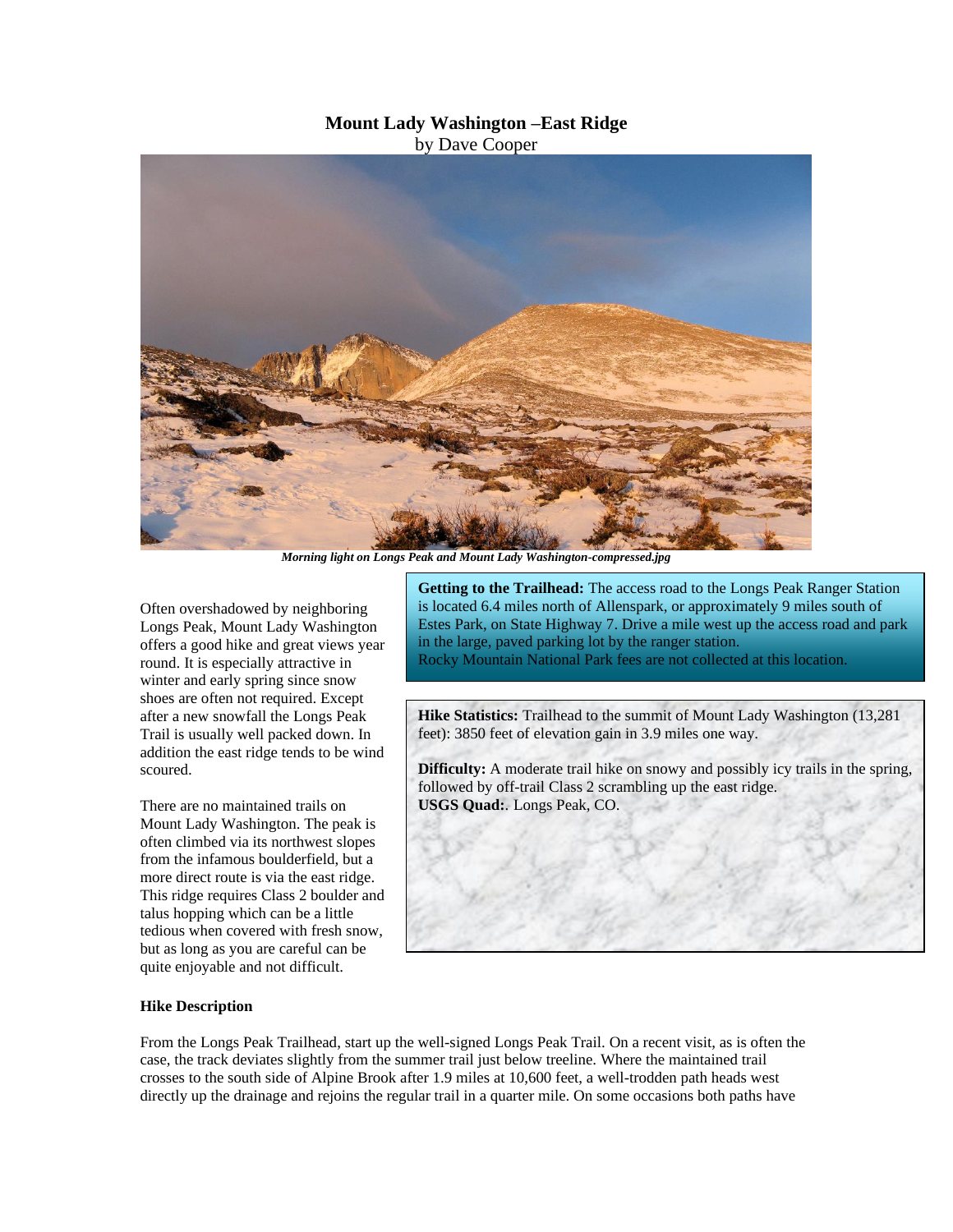been tracked so things can get a little confusing, especially on the way down. Take careful note of your route so that you are able to retrace your steps on your return.

After rejoining the maintained trail pass the turnoff to Jims Grove and continue as the trail wanders up onto the Mills Moraine, reaching the Chasm Lake Trail junction at 11,530 feet, 3.0 miles from the trailhead. The solar outhouse makes this spot difficult to miss.

From the trail junction the east ridge of Mount Lady Washington lies directly west. Leave the trail and pick your way up the ridge, gaining another 1670 feet in the next 0.9 miles. From the summit the east face of Longs Peak, featuring the Diamond, is directly in front of you. Enjoy the view.